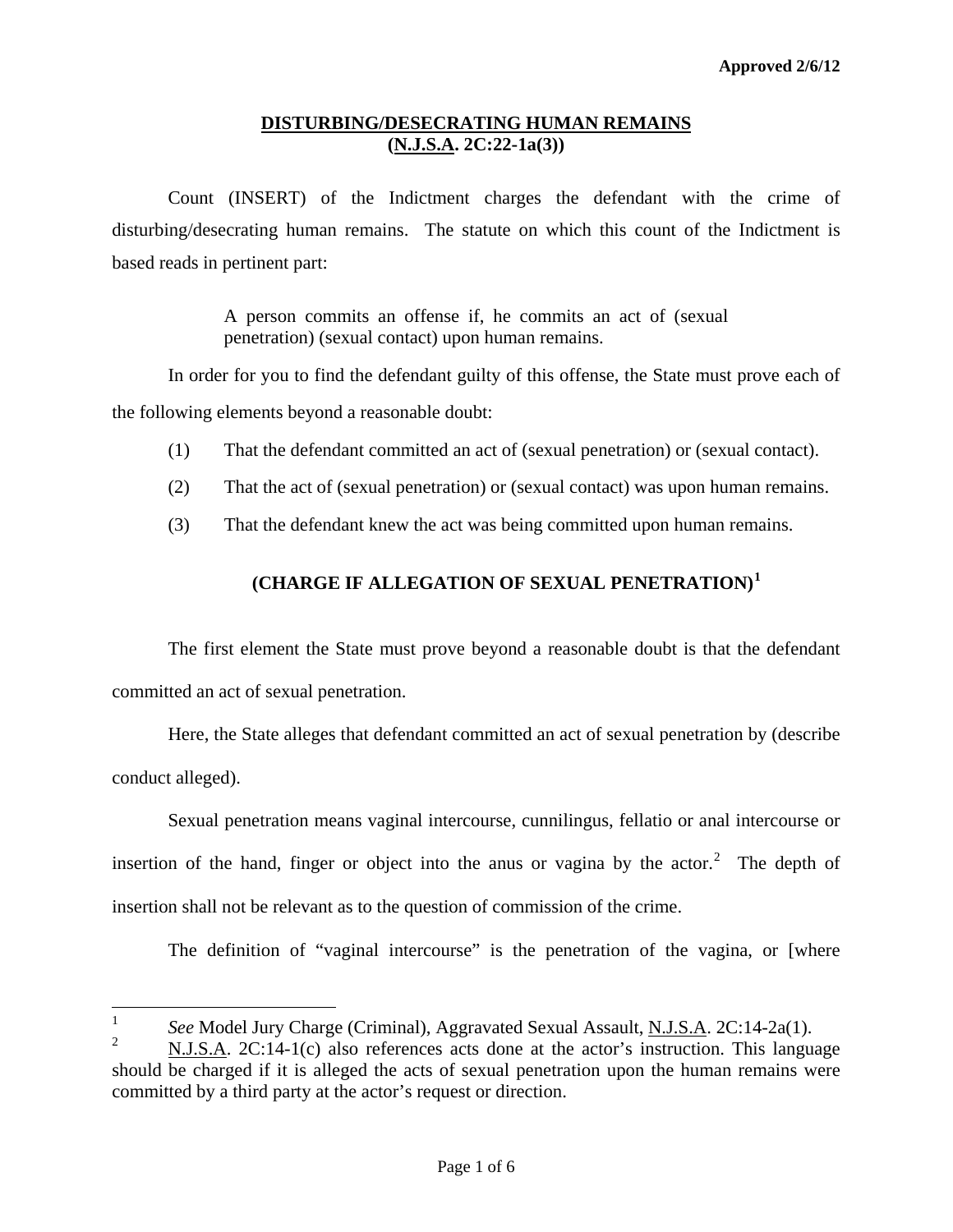appropriate] of the space between the labia majora or outer lips of the vulva.<sup>[3](#page-0-2)</sup>

The definition of "cunnilingus" is oral contact with the female sex organ. $4$ 

The definition of "fellatio" is oral contact with the male sexual organ. $5$ 

The definition of "anal intercourse" is penetration of any depth into the anus.<sup>[6](#page-1-2)</sup>

The State must prove beyond a reasonable doubt that defendant committed the act of sexual penetration knowingly.

A person acts knowingly with respect to the nature of his/her conduct or the attendant circumstances if he/she is aware that the conduct is of that nature or that such circumstances exist or the person is aware of a high probability of their existence. A person acts knowingly with respect to a result of the conduct if he/she is aware that it is practically certain that the conduct will cause a result. "Knowing," "with knowledge," or equivalent terms have the same meaning.

Knowledge is a condition of the mind. It cannot be seen. It can only be determined by inferences from defendant's conduct, words or acts. A state of mind is rarely susceptible of direct proof but must ordinarily be inferred from the facts. Therefore, it is not necessary that the State produce witnesses to testify that an accused said that he/she had a certain state of mind when he/she did a particular thing. It is within your power to find that such proof has been

 3 State v. J.A., 337 N.J. Super. 114 (App. Div. 2001). The Appellate Division upheld the charge given by the trial court in that case which included the following language which can be used if the circumstances of the specific case are appropriate: "This means that if you find from all of the evidence presented beyond a reasonable doubt that there was [penile] penetration to the outer area of the vaginal opening, what is commonly referred to as the vaginal lips, that is sufficient to establish penetration under the law."

<span id="page-1-0"></span><sup>4</sup> State v. Fraction, 206 N.J. Super. 532, 535-36 (App. Div. 1985), certif. denied, 104 N.J. 434 (1986). Penetration is not necessary for this act.

<span id="page-1-1"></span><sup>5</sup> State in the Interest of S.M., 284 N.J. Super. 611, 616-19 (App. Div. 1995). Penetration is not necessary for this act.

<span id="page-1-3"></span><span id="page-1-2"></span><sup>6</sup> State v. Gallagher, 286 N.J. Super. 1, 13 (App. Div. 1995), certif. denied, 146 N.J. 569 (1996).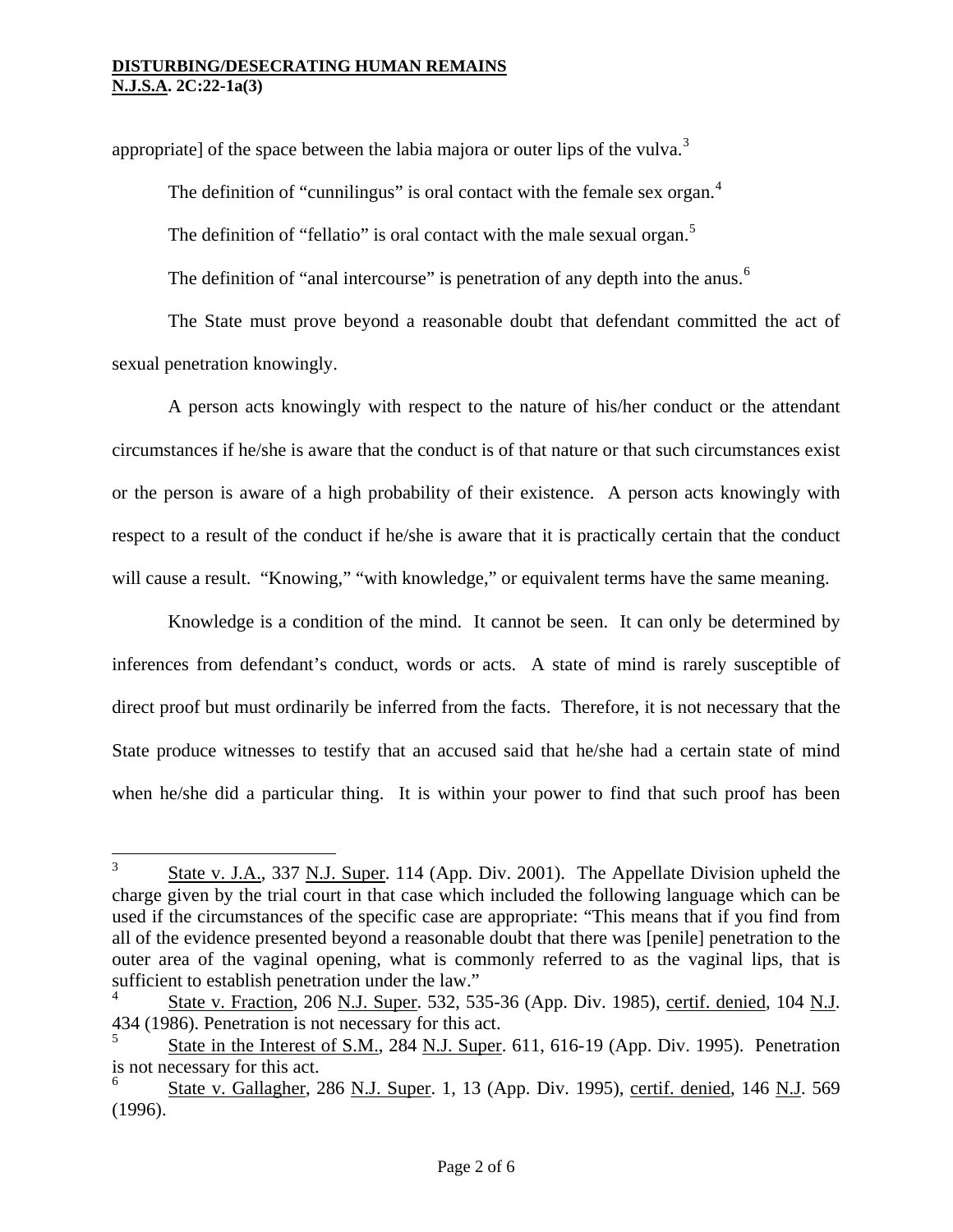furnished beyond a reasonable doubt by inferences which may arise from the nature of his/her acts and conduct and from all he/she said and did at the particular time and place and from all surrounding circumstances established by the evidence.

# **(CHARGE IF ALLEGATION OF SEXUAL CONTACT)[7](#page-1-3)**

The first element the State must prove beyond a reasonable doubt is that the defendant committed an act of sexual contact.

Here, the State alleges that defendant committed an act of sexual contact by (describe conduct alleged).

Sexual contact means an intentional touching by the defendant, either directly or through clothing, of the (intimate parts of the corpse) or (defendant's intimate parts) for the purpose of degrading or humiliating (name of the corpse) or sexually arousing or gratifying defendant.

Intimate parts means **[CHOOSE APPROPRIATE]** (sexual organs)(genital area)(anal area)(inner thigh)(groin)(buttock of a person)(breast of a person).

To find that defendant committed an act of sexual contact, you must find beyond a reasonable doubt both that the touching was intentional and that it was done with the purpose of degrading or humiliating (name of victim) or sexually arousing or gratifying the defendant.

Intentional means purposeful. A person acts purposely with respect to the nature of his/her conduct or a result thereof if it is his/her conscious object to engage in conduct of that nature or to cause such a result. A person acts purposely with respect to the attendant circumstances if he/she is aware of the existence of such circumstances or believes or hopes that they exist.

Purpose is a condition of the mind that cannot be seen and that can be determined only by

<span id="page-2-0"></span>7

*See* Model Jury Charge (Criminal), Criminal Sexual Contact.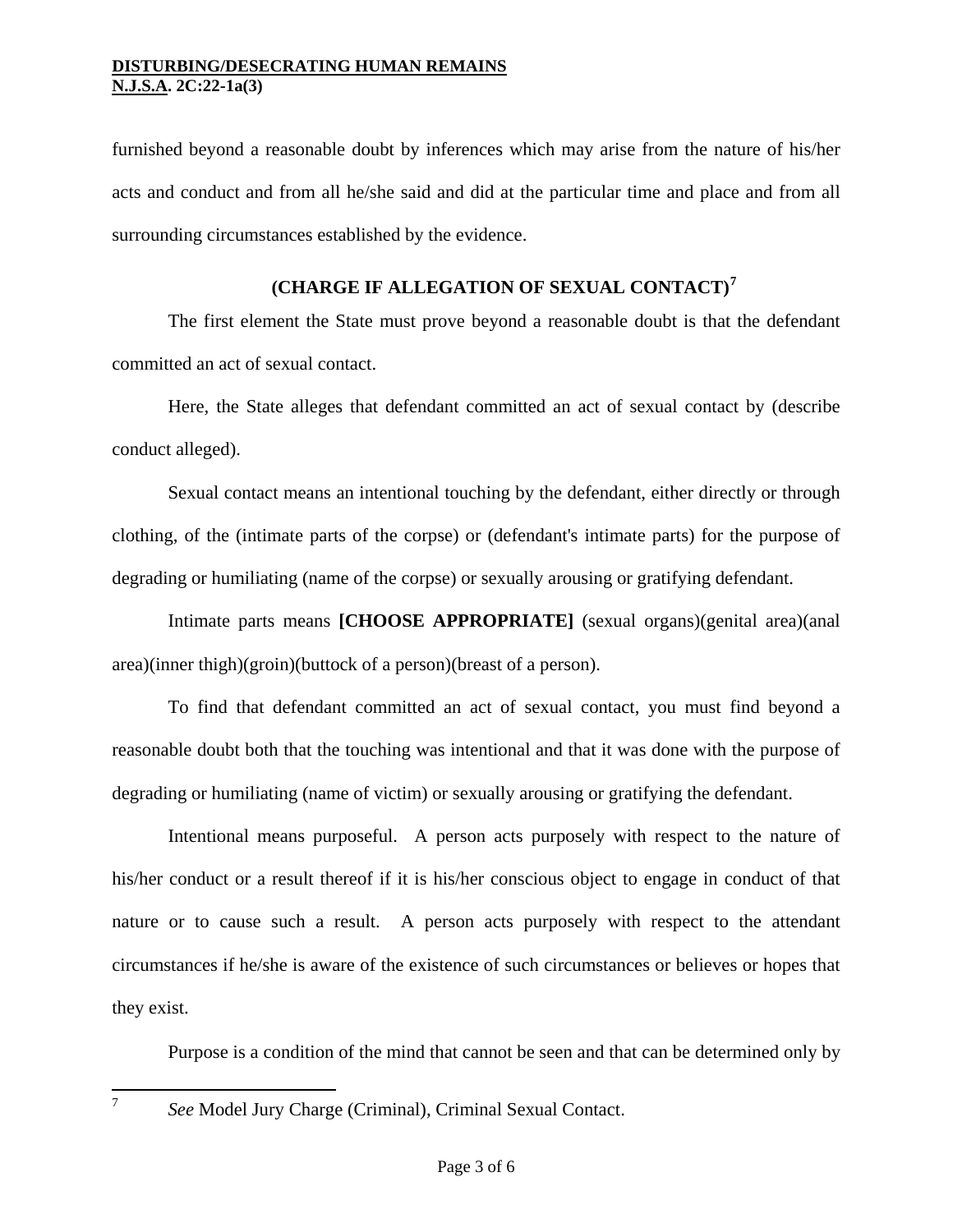inferences from conduct, words or acts. A state of mind is rarely susceptible of direct proof but must ordinarily be inferred from the facts. Therefore, it is not necessary that the State produce witnesses to testify that an accused said that he/she had a certain state of mind when he/she engaged in a particular act. It is within your power to find that such proof has been furnished beyond a reasonable doubt by inference, which may arise from the nature of the defendant's acts and conduct, from all that he/she said and did at the particular time and place, and from all surrounding circumstances.

## **[WHEN DEFENDANT IS CHARGED WITH TOUCHING HIMSELF/HERSELF,**

**ADD THE FOLLOWING**: The State must prove beyond a reasonable doubt that the defendant knew a corpse was present. The State must prove beyond a reasonable doubt that the touching would have been in the view of the corpse if the corpse were alive. $\delta$  The State is not required to prove that (name of victim) actually observed or witnessed the alleged sexual contact. Rather, the State must prove that the alleged sexual contact could have occurred in the view of (name of victim). "Field of vision" is not limited to the visual direction in which the alleged victim would have been focused upon at the particular time when the alleged sexual contact is said to have occurred. Field of vision includes the areas that (name of victim) would have been capable of viewing.<sup>[9](#page-3-0)</sup> The State must prove beyond a reasonable doubt that (name of victim) was present.

A person acts knowingly with respect to the nature of his/her conduct or the attendant circumstances if he/she is aware that his conduct is of that nature, or that such circumstances exist, or he/she is aware of a high probability of their existence. A person acts knowingly with respect to a result of his/her conduct if he/she is aware that it is practically certain that his/her

<span id="page-3-1"></span><span id="page-3-0"></span><sup>8</sup>  $\frac{8}{9}$  State v. Zeidell, 154 N.J. 417 (1998).

State v. Breitweiser, 373 N.J. Super. 271, 276, 286-87 (App. Div. 2004).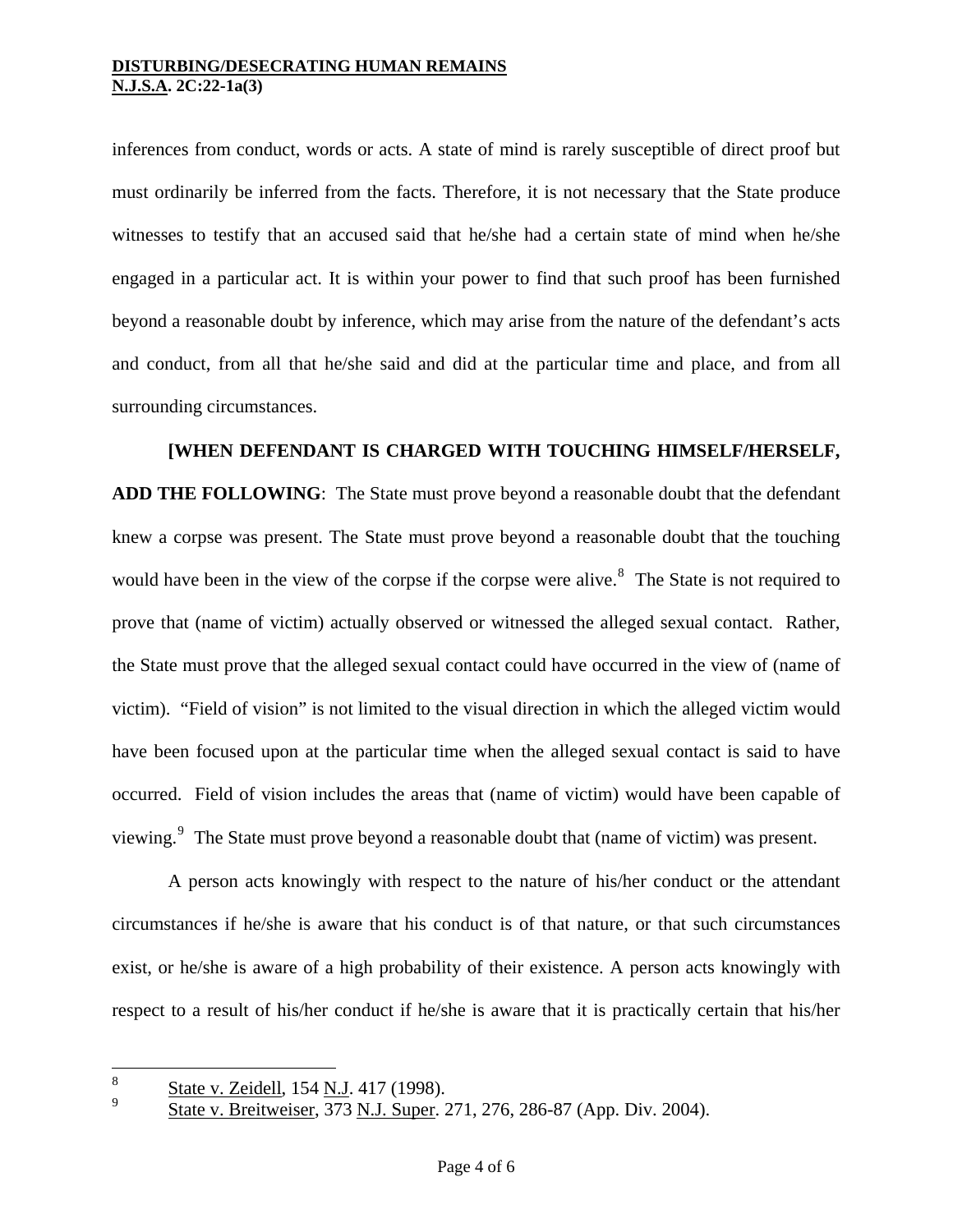conduct will cause such a result.<sup>[10](#page-3-1)</sup>

Knowledge is a condition of the mind that cannot be seen and that can be determined only by inferences from conduct, words or acts. A state of mind is rarely susceptible of direct proof but must ordinarily be inferred from the facts. Therefore, it is not necessary that the State produce witnesses to testify that an accused said that he/she had a certain state of mind when he/she engaged in a particular act. It is within your power to find that such proof has been furnished beyond a reasonable doubt by inference, which may arise from the nature of the defendant's acts and conduct, from all that he/she said and did at the particular time and place, and from all surrounding circumstances.

# **(RESUMPTION OF MAIN CHARGE)**

The second element the State must prove beyond a reasonable doubt is that the act was committed upon human remains.

 "Human remains" means the body of a deceased person or the dismembered part of a body of a living person. It does not include cremated remains.  $11$ 

The third element the State must prove beyond a reasonable doubt is that the defendant knew the act was being committed upon human remains.

Knowledge is a condition of the mind that cannot be seen and that can be determined only by inferences from conduct, words or acts. A state of mind is rarely susceptible of direct proof but must ordinarily be inferred from the facts. Therefore, it is not necessary that the State produce witnesses to testify that an accused said that he/she had a certain state of mind when

 $10<sup>10</sup>$ Since there is no enumerated mental state codified in the statute, the gap-filler provision of N.J.S.A. 2C:2-2(c)(3) renders the mental state to be "knowingly."

<span id="page-4-0"></span>N.J.S.A. 2C:22-1(c).